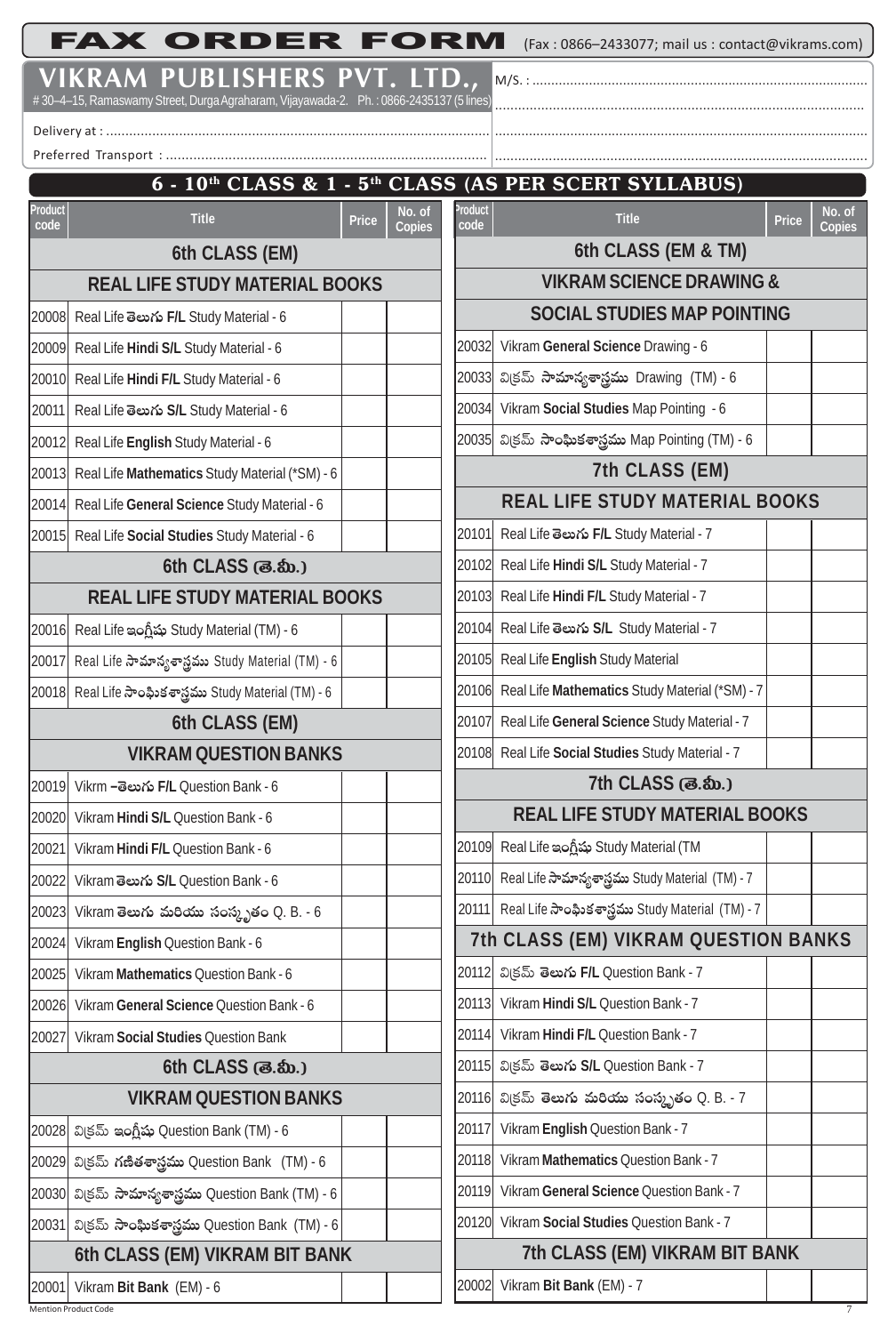| Product<br>code                            | <b>Title</b>                                                      | Price  | No. of<br>Copies                          | Product<br>code                       | <b>Title</b>                                              | <b>Price</b> | No. of<br><b>Copies</b> |  |
|--------------------------------------------|-------------------------------------------------------------------|--------|-------------------------------------------|---------------------------------------|-----------------------------------------------------------|--------------|-------------------------|--|
| 7th CLASS (EM) VIKRAM SCIENCE DRAWING      |                                                                   |        | 8th CLASS (EM) VIKRAM SCIENCE DRAWING     |                                       |                                                           |              |                         |  |
| & SOCIAL STUDIES MAP POINTING              |                                                                   |        | & SOCIAL STUDIES MAP POINTING             |                                       |                                                           |              |                         |  |
|                                            | 20121   Vikram General Science Drawing - 7                        |        |                                           | 20224                                 | Vikram Physics & Biology Drawing Book - 8                 | 30-00        |                         |  |
|                                            | 20122 Vikram Social Studies Map Pointing - 7                      |        |                                           | 20225                                 | Vikram Social Studies Map Pointing Book - 8               | $25-00$      |                         |  |
| 7th CLASS (ම.හි.) VIKRAM SCIENCE DRAWING & |                                                                   |        | 8th CLASS (3. கி.) VIKRAM SCIENCE DRAWING |                                       |                                                           |              |                         |  |
| <b>SOCIAL STUDIES MAP POINTING</b>         |                                                                   |        | & SOCIAL STUDIES MAP POINTING             |                                       |                                                           |              |                         |  |
| 20123                                      | Vikram సామాన్యశాస్త్రము Drawing (TM) - 7                          |        |                                           |                                       | 20226 Vikram భౌతిక&జీవశాస్త్రములు Drawing Book – 8 (TM)   | $25-00$      |                         |  |
|                                            | 20124   Vikram సాంఘికశాస్త్రము Map Pointing (TM) - 7              |        |                                           | 20227                                 | Vikram సాంఘికశాస్త్రము Map Pointing Book - 8 (TM)         | $15-00$      |                         |  |
|                                            | 7th CLASS (EM) VIKRAM GRAPH BOOK                                  |        |                                           |                                       | 8th CLASS (EM) VIKRAM GRAPH BOOK                          |              |                         |  |
| 20125                                      | Vikram Graph Book (EM) - 7                                        |        |                                           | 20228                                 | Vikram Graph Book - 8 (EM)                                | 40-00        |                         |  |
| 8th CLASS (EM)                             |                                                                   |        |                                           |                                       | 9th CLASS (EM)                                            |              |                         |  |
| <b>REAL LIFE STUDY MATERIAL BOOKS</b>      |                                                                   |        |                                           | <b>REAL LIFE STUDY MATERIAL BOOKS</b> |                                                           |              |                         |  |
| 20201                                      | Real Life မွေးက် F/L Study Material - 8                           | 115-00 |                                           | 20301                                 | Real Life ອິຍາ Study Material - 9                         | 115-00       |                         |  |
|                                            | 20202 Real Life Hindi S/L Study Material - 8                      | 118-00 |                                           |                                       | 20302 Real Life Hindi S/L Study Material - 9              | 75-00        |                         |  |
|                                            | 20203   Real Life Hindi F/L Study Material - 8                    | 138-00 |                                           |                                       | 20303 Real Life Hindi F/L Study Material - 9              | 95-00        |                         |  |
| 20204                                      | Real Life ອີຍາ S/L Study Material - 8                             | 138-00 |                                           |                                       | 20304 Real Life తెలుగు S/L Study Material – 9             | 95-00        |                         |  |
|                                            | 20205   Real Life English Study Material - 8                      | 148-00 |                                           |                                       | 20305   Real Life English Study Material - 9              | 95-00        |                         |  |
|                                            | 20206   Real Life Mathematics Study Material (*SM) - 8            | 60-00  |                                           |                                       | 20306   Real Life Mathematics Study Material (*SM) - 9    | 75-00        |                         |  |
| 20207                                      | Real Life Physical Sciences Study Material - 8 129-00             |        |                                           | 20307                                 | Real Life Physical Sciences Study Material - 9            | 120-00       |                         |  |
|                                            | 20208   Real Life Biology Study Material - 8                      | 129-00 |                                           |                                       | 20308   Real Life Biology Study Material - 9              | 120-00       |                         |  |
|                                            | 20209   Real Life Social Studies Study Material - 8               | 129-00 |                                           |                                       | 20309   Real Life Social Studies Study Material - 9       | 120-00       |                         |  |
| <b>8th CLASS</b>                           |                                                                   |        |                                           | 9th CLASS (க.ல்.)                     |                                                           |              |                         |  |
| REAL LIFE (க.ஸ்.) STUDY MATERIAL BOOKS     |                                                                   |        | <b>REAL LIFE STUDY MATERIAL BOOKS</b>     |                                       |                                                           |              |                         |  |
|                                            | 20210 Real Life ఇంగ్లీషు Study Material (TM) - 8                  | 98-00  |                                           |                                       | 20310 Real Life ఇంగ్లీషు Study Material – 9 (TM)          | 60-00        |                         |  |
|                                            | 20211   Real Life భౌతిక, రసాయనశాస్త్రములు Study Material (TM) - 8 | 99-00  |                                           | 20311                                 | Real Life భౌతిక, రసాయనశాస్త్రములు Study Material - 9 (TM) | 60-00        |                         |  |
|                                            | 20212 Real Life జీవశాస్త్రము Study Material (TM) - 8              | 95-00  |                                           |                                       | 20312   Real Life జీవశాస్త్రము Study Material – 9 (TM)    | 45-00        |                         |  |
|                                            | 20213 Real Life సాంఘికశాస్త్రము Study Material (TM) - 8           | 99-00  |                                           |                                       | 20313 Real Life సాంఫిుకశాస్త్రము Study Material - 9 (TM)  | 55-00        |                         |  |
| 8th CLASS (EM) VIKRAM QUESTION BANKS       |                                                                   |        | 9th CLASS (EM) VIKRAM QUESTION BANKS      |                                       |                                                           |              |                         |  |
|                                            | 20214   విక్రమ్ తెలుగు F/L Question Bank - 8                      | 89-00  |                                           |                                       | 20314   విక్రమ్ తెలుగు F/L Question Bank – 9              | 65-00        |                         |  |
|                                            | 20215   Vikram Hindi S/L Question Bank - 8                        |        |                                           |                                       | 20315   Vikram Hindi S/L Question Bank - 9                | 35-00        |                         |  |
|                                            | 20216 Vikram Hindi F/L Question Bank - 8                          |        |                                           |                                       | 20316 Vikram Hindi F/L Question Bank - 9                  |              |                         |  |
|                                            | 20217   వి(కమ్ తెలుగు S/L Question Bank - 8                       |        |                                           | 20317                                 | విక్రమ్ తెలుగు S/L Question Bank - 9                      | 60-00        |                         |  |
|                                            | 20218 విక్రమ్ <b>తెలుగు మరియు సంస్కృతం</b> Q. B. - 8              |        |                                           |                                       | 20318  విక్రమ్ తెలుగు మరియు సంస్కృతము Q. B. – 9           | 73-00        |                         |  |
|                                            | 20219 Vikram English Question Bank - 8                            | 98-00  |                                           |                                       | 20319 Vikram English Question Bank - 9                    | 70-00        |                         |  |
|                                            | 20220 Vikram Mathematics Question Bank - 8                        |        |                                           | 20320                                 | Vikram Mathematics Question Bank - 9                      |              |                         |  |
| 20221                                      | Vikram Physical Sciences Question Bank - 8                        | 79-00  |                                           | 20321                                 | Vikram Physical Sciences Question Bank - 9                | 65-00        |                         |  |
| 20222                                      | Vikram Biology Question Bank - 8                                  | 78-00  |                                           |                                       | 20322 Vikram Biology Question Bank - 9                    | 65-00        |                         |  |
|                                            | 20223 Vikram Social Studies Question Bank - 8                     |        |                                           |                                       | 20323 Vikram Social Studies Question Bank - 9             | 65-00        |                         |  |
| 8th CLASS (EM) VIKRAM BIT BANK             |                                                                   |        |                                           |                                       | 9th CLASS (EM) VIKRAM BIT BANK                            |              |                         |  |
| 20003                                      | Vikram Bit Bank (EM) - 8                                          | 70-00  |                                           |                                       | 20004 Vikram Bit Bank - 9 (EM)                            | 90-00        |                         |  |

Mention Product Code 8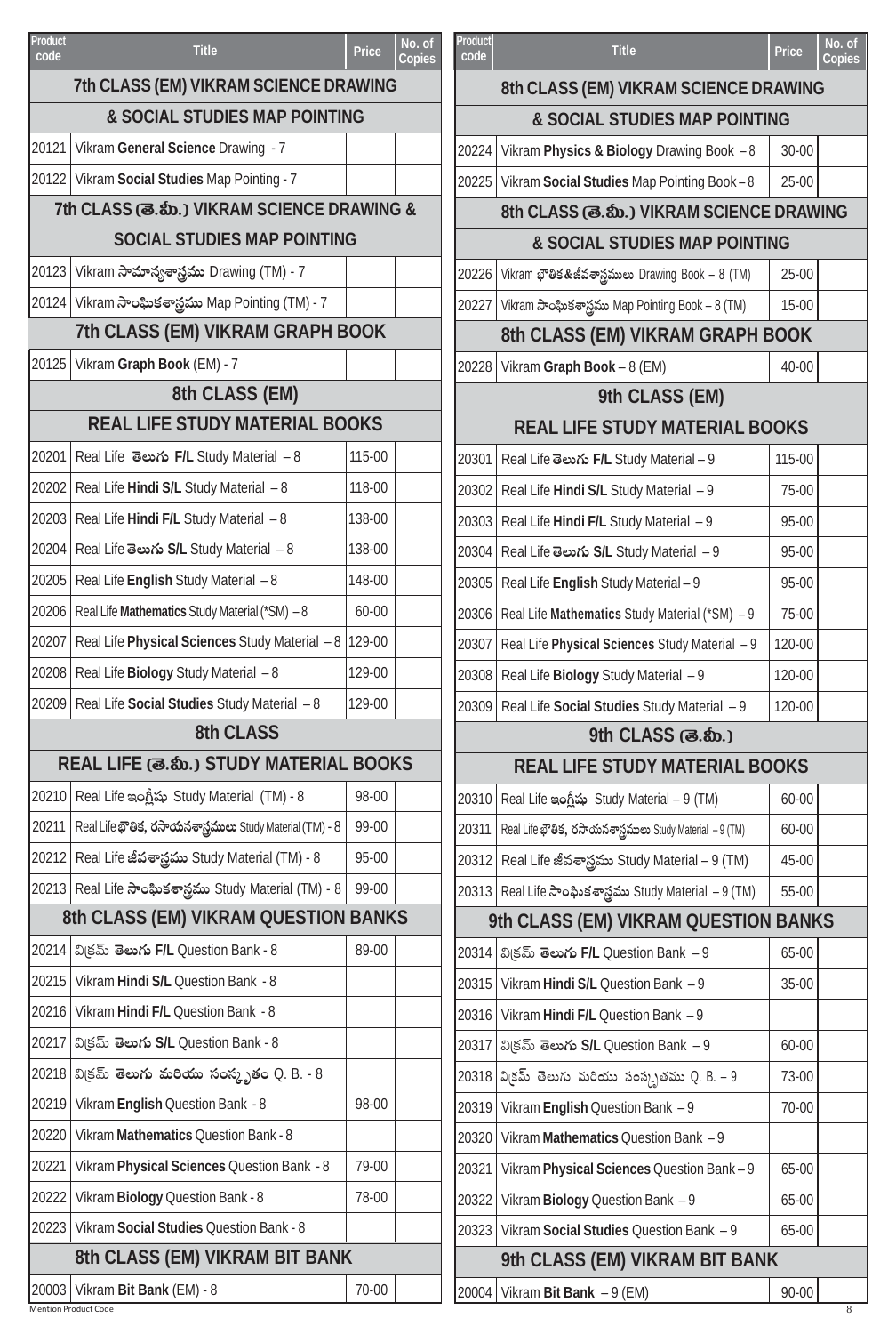| <b>Product</b><br>code             | <b>Title</b>                                                      | <b>Price</b> | No. of<br>Copies | Product<br>code                             | <b>Title</b>                                                    | <b>Price</b> | $\overline{\text{No. of}}$<br>Copies |  |
|------------------------------------|-------------------------------------------------------------------|--------------|------------------|---------------------------------------------|-----------------------------------------------------------------|--------------|--------------------------------------|--|
|                                    | 9th CLASS (EM) VIKRAM SCIENCE DRAWING &                           |              |                  |                                             | 10th CLASS (க.ஸ்.) VIKRAM QUESTION BANKS                        |              |                                      |  |
| <b>SOCIAL STUDIES MAP POINTING</b> |                                                                   |              |                  | 20425                                       | Vikram ఇంగ్లీషు Question Bank – 10 (TM)                         |              |                                      |  |
|                                    | 20324 Vikram Physical Sciences Drawing - 9                        | 30-00        |                  |                                             | 20426 Vikram గణితశాస్త్రము Question Bank – 10 (TM)              |              |                                      |  |
| 20325                              | Vikram Biology Drawing $-9$                                       | 30-00        |                  |                                             | 20007 Vikram ఆబ్జెక్లివ్ మాధ్స్ Workbook – 10 (TM)              |              |                                      |  |
|                                    | 20326 Vikram Social Studies Map Pointing - 9                      | 25-00        |                  | 20427                                       | Vikram భౌతిక, రసాయన శాస్త్రములు Question Bank – 10 (TM)         |              |                                      |  |
|                                    | 9th CLASS (க.ஸ்) VIKRAM SCIENCE DRAWING &                         |              |                  |                                             | 20428  Vikram జీవశాస్త్రము Question Bank  – 10 (TM)             |              |                                      |  |
|                                    | <b>SOCIAL STUDIES MAP POINTING</b>                                |              |                  |                                             | 20429 Vikram సాంఫిుకశాస్త్రము Question Bank – 10 (TM)           |              |                                      |  |
| 20327                              | Vikram భౌతిక, రసాయనశాస్త్రములు Drawing - 9 (TM)                   | 20-00        |                  |                                             | 10th CLASS (EM) VIKRAM BIT BANK                                 |              |                                      |  |
|                                    | 20328  Vikram జీవశాస్త్రము Drawing  – 9 (TM)                      | $20 - 00$    |                  |                                             | 20005 Vikram Bit Bank - 10 (EM)                                 | 99-00        |                                      |  |
|                                    | 20329  Vikram సాంఘిక శాస్త్రము Map Pointing – 9 (TM)              | 20-00        |                  |                                             | 10th CLASS (EM) VIKRAM TEST PAPERS                              |              |                                      |  |
|                                    | 9th CLASS (EM) VIKRAM GRAPH BOOK                                  |              |                  |                                             | 20430  విక్రమ్ తెలుగు  F/L T.P. (Paper - I) – 10                | 38-00        |                                      |  |
|                                    | 20330 Vikram Graph Book - 9 (EM) 40-00                            |              |                  | 20431                                       | వి(కమ్ తెలుగు F/L T.P. (Paper - II) – 10                        | 38-00        |                                      |  |
|                                    | 10th CLASS (EM) REAL LIFE STUDY MATERIAL BOOKS                    |              |                  |                                             | 20432 Vikram Hindi S/L T.P. Class - 10                          | 38-00        |                                      |  |
| 20401                              | Real Life මහා F/L Study Material - 10                             | 138-00       |                  |                                             | 20433 Vikram English T.P. (Paper - I) - 10                      | 38-00        |                                      |  |
|                                    | 20402 Real Life Hindi S/L Study Material - 10                     | 98-00        |                  |                                             | 20434 Vikram English T.P. (Paper - II) $-10$                    | 38-00        |                                      |  |
| 20403                              | Real Life Hindi F/L Study Material - 10                           | 165-00       |                  |                                             | 20435 Vikram Mathematics T.P. (Paper - I) - 10                  | 38-00        |                                      |  |
|                                    | 20404 Real Life తెలుగు S/L Study Material – 10                    | 125-00       |                  |                                             | 20436 Vikram Mathematics T.P. (Paper - II) - 10                 | 38-00        |                                      |  |
|                                    | 20405  విక్రమ్ తెలుగు మరియు సంస్కృతం Study Material – 10          |              |                  | 20437                                       | Vikram Physical Sciences T.P. (Paper - I) - 10                  | 38-00        |                                      |  |
| 20406                              | Real Life English Study Material - 10                             | 165-00       |                  |                                             | 20438 Vikram Biology T.P. (Paper - II) $-10$                    | 38-00        |                                      |  |
| 20407                              | Real Life Mathematics Study Material (*SM) - 10                   | 99-00        |                  |                                             | 20439 Vikram Social Studies T.P. (Paper - I) - 10               | 38-00        |                                      |  |
|                                    | 20408 Real Life Physical Sciences Study Material - 10             | 189-00       |                  |                                             | 20440 Vikram Social Studies T.P. (Paper - II) - 10              | 38-00        |                                      |  |
| 20409                              | Real Life Biology Study Material Class - 10                       | 189-00       |                  |                                             | 10th CLASS (க.ஸ்.) VIKRAM TEST PAPERS                           |              |                                      |  |
|                                    | 20410 Real Life Social Studies Study Material - 10                | 168-00       |                  | 20441                                       | Vikram ఇంగ్లీషు T. P. (Paper - I & II)  – 10 (TM)               | 68-00        |                                      |  |
|                                    | 10th CLASS (ෂ.ක.) REAL LIFE STUDY MATERIAL BOOKS                  |              |                  | 20442                                       | Vikram గణితశాస్త్రము T. P. (Paper - I & II) - 10 (TM)           | 68-00        |                                      |  |
| 20411                              | Real Life ఇంగ్లీషు Study Material – 10 (TM)                       | 65-00        |                  |                                             | 20443 Vikram భౌతిక, రసాయనశాస్త్రములు T. P. (Paper - I) –10 (TM) | 38-00        |                                      |  |
|                                    | 20412 Real Life భౌతిక, రసాయన శాస్త్రములు Study Material – 10 (TM) | 70-00        |                  |                                             | 20444 Vikram జీవశాస్త్రము T. P. (Paper - II)  – 10 (TM)         | 38-00        |                                      |  |
|                                    |                                                                   | 50-00        |                  |                                             | 20445 Vikram సాంఘికశాస్త్రము T. P. (Paper - I & II) – 10 (TM)   | 68-00        |                                      |  |
|                                    | 20413 Real Life జీవశాస్త్రము Study Material – 10 (TM)             |              |                  |                                             | 10th CLASS (EM) VIKRAM ALL-IN-ONES                              |              |                                      |  |
|                                    | 20414 Real Life సాంఘిక శాస్త్రము Study Material – 10 (TM)         | $65 - 00$    |                  |                                             | 20446 విక్రమ్ ఆల్–ఇన్–వన్ – 10 (T.M.)                           |              |                                      |  |
|                                    | 10th CLASS (EM) VIKRAM QUESTION BANKS                             |              |                  |                                             | 20447 Vikram All-In-One - 10 (E. M.)                            |              |                                      |  |
|                                    | 20415 విక్రమ్ తెలుగు F/L Question Bank - 10                       |              |                  |                                             | 20448 Vikram All-In-One - 10 (Hindi Medium)                     |              |                                      |  |
| 20416                              | Vikram Hindi S/L Question Bank - 10                               |              |                  |                                             | 10th CLASS (EM) VIKRAM SCIENCE DRAWING &                        |              |                                      |  |
| 20417                              | Vikram Hindi F/L Question Bank - 10                               |              |                  |                                             | <b>SOCIAL STUDIES MAP POINTING</b>                              |              |                                      |  |
|                                    | 20418 విక్రమ్ తెలుగు S/L Question Bank - 10                       |              |                  | 20449                                       | Vikram Physical Sciences Drawing - 10                           | 30-00        |                                      |  |
| 20419                              | విక్రమ్ తెలుగు మరియు సంస్కృతం Q.B. – 10                           |              |                  |                                             | 20450 Vikram Biology Drawing - 10                               | 30-00        |                                      |  |
| 20420                              | Vikram English Question Bank - 10                                 |              |                  |                                             | 20451 Vikram Social Studies Map Pointing - 10                   | 25-00        |                                      |  |
| 20421                              | Vikram Mathematics Question Bank - 10                             |              |                  | 10th CLASS (க.ல்.) VIKRAM SCIENCE DRAWING & |                                                                 |              |                                      |  |
| 20006                              | Vikram Objective Maths Workbook - 10                              |              |                  |                                             | <b>SOCIAL STUDIES MAP POINTING</b>                              |              |                                      |  |
| 20422                              | Vikram Physical Sciences Question Bank - 10                       |              |                  | 20452                                       | Vikram భౌతిక, రసాయన శాస్త్రములు Drawing - 10 (TM)               | 25-00        |                                      |  |
|                                    | 20423 Vikram Biology Question Bank - 10                           |              |                  |                                             | 20453 Vikram జీవశాస్త్రము Drawing  – 10 (TM)                    | $20 - 00$    |                                      |  |
| 20424                              | Vikram Social Studies Question Bank - 10                          |              |                  |                                             | 20454 Vikram సాంఘిక శాస్త్రము Map Pointing – 10 (TM)            | $20 - 00$    |                                      |  |
|                                    | <b>Mention Product Code</b>                                       |              |                  |                                             |                                                                 |              | 9                                    |  |

No. of<br>Copies